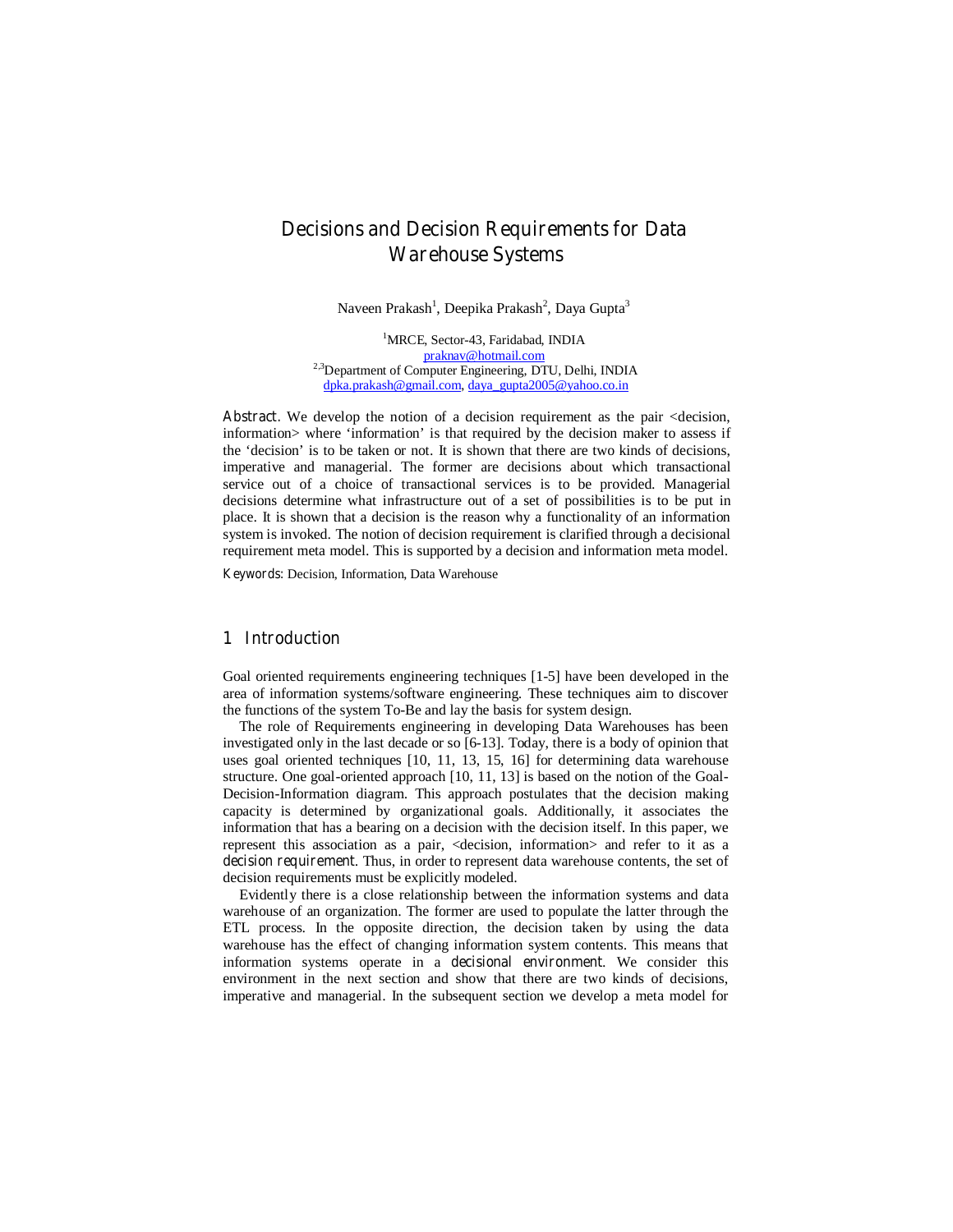decision requirements. Here we also model the notion of a decision and information from the data warehouse perspective. In section 4 we discuss our proposals with other related work.

## **2 The Decisional Environment**

The decisional environment provides the context in which an information system (IS) operates. This is shown in Fig. 1. When the information system is sent a stimulus from the decisional environment then the functionality that responds to this stimulus is invoked.

Stimuli can be sent by two different kinds of actors, IS administrators and IS operators. These stimuli correspond to two kinds of decisions, managerial and imperative. Managerial decisions are used to 'initialize' the IS where as the latter work within the initialized IS to operate the system. For example, in a railway reservation system IS administrators initialize train data whereas IS operators invoke functionality to make reservations and cancellations using information set up by the IS administrator.



**Fig. 1.** Embedded IS in a Decisional Environment.

#### **2.1 Imperative Decisions**

Let there be a manager who has to perform extra work and needs to allot it to an employee. He can decide on the employee from the choice set {Transfer employee, Recruit employee, Overload employee}. The manager needs information to decide which alternative to pick and, also which individual employee shall be transferred, recruited, or overloaded respectively. There are two decision making problems here, to select from the choice set and to identify the individual, respectively. We shall use the notions of tactical decisions and operational decisions to classify these.

Fig. 2 shows the interplay of tactical and operational decisions. The tactical decision to Transfer an employee enters the operational decision making environment where the employee is identified and the stimulus to be sent to the information system is completely formulated. The information system performs the desired function and this information is now available to be sent to the DW at refresh time.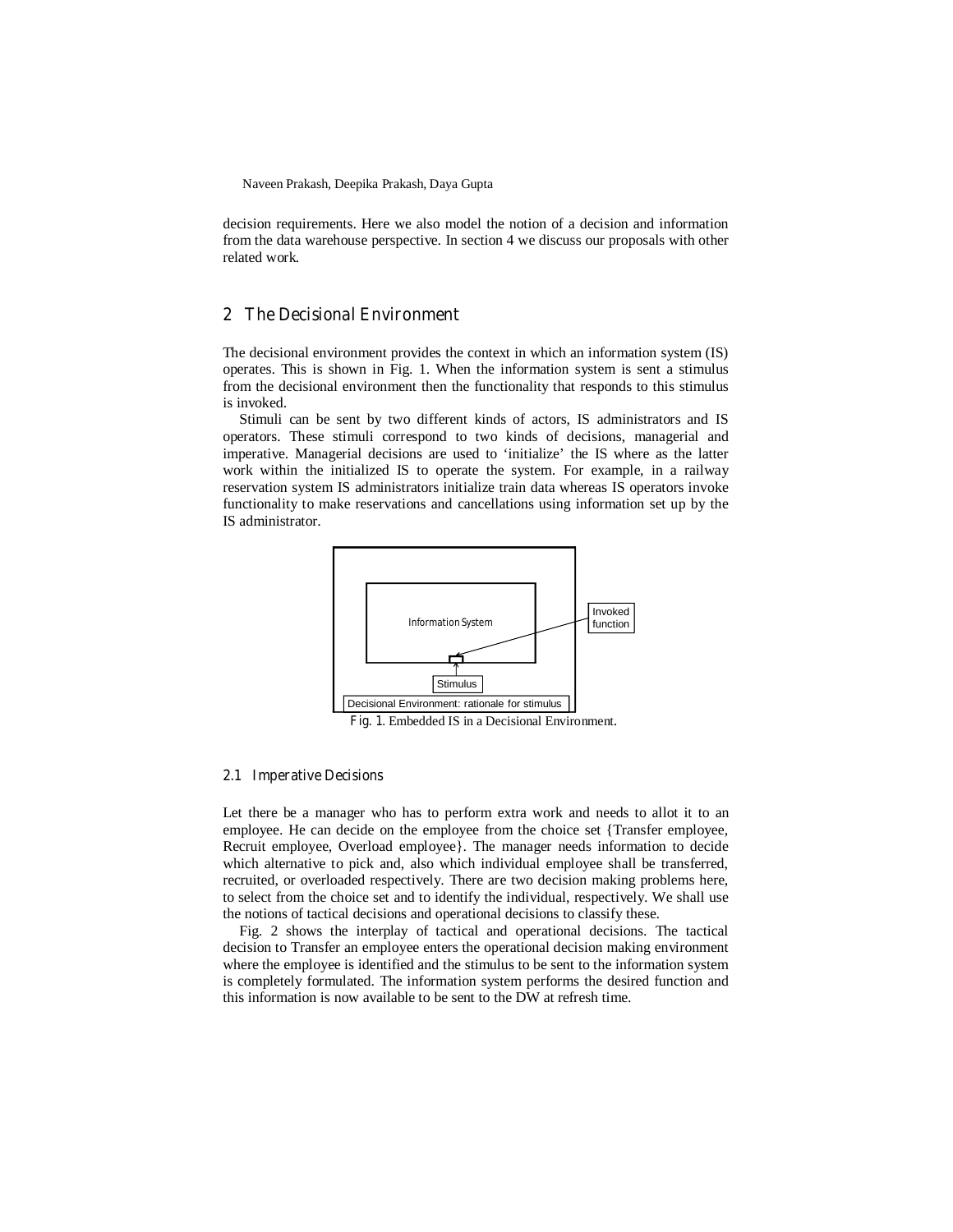Decisions and Decision Requirements for Data Warehouse Systems



**Fig. 2.** Imperative Decisions and the interplay between tactical and operational decisions.

Looking from the information system outside, the decision making layers surrounding it formulate the stimulus to which the IS responds. This stimulus must identify IS functionality and the data. The former is done in the tactical environment whereas the latter is done in the operational decision making environment.

## **2.2 Managerial Decisions**

There are two kinds of managerial decisions, those that follow a business policy, enforce it or create exceptions to it, and those that formulate the policy. We refer to the former as **administrative decisions**, since they are concerned with administering the system and to the latter as **policy decisions**. The latter provide the context for the former.



**Fig. 3.** Managerial Decisions

Let us be given a **policy decision** that the ratio of first class bogies in a train to second class bogies is 1:2. This policy is to be enforced as an **administrative decision**. **Policy decisions** may define the norms and standards that are used by administrative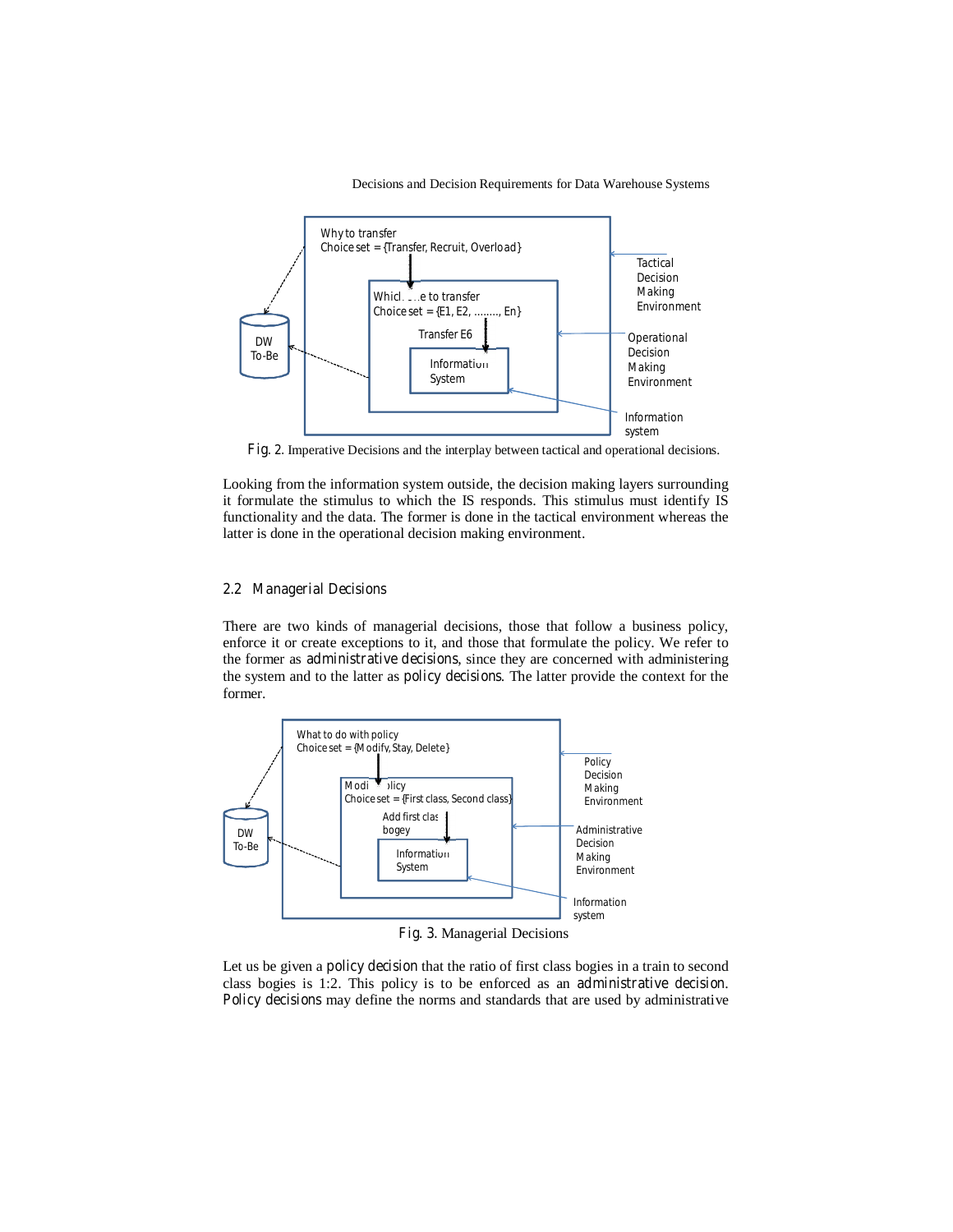decisions or business rules used by imperative decisions. A policy decision requires knowledge of the state of the organization. For example deciding the 1:2 norm above requires the knowledge of patterns of bookings made, revenue targets, revenue receipts etc. Out of the many choices available to fix the ratio, the policy decision maker uses this knowledge to fix the desired one.

 Fig. 3 shows that the policy decision to modify the ratio of first to second class bogeys in a train leads to the administrative decision to add a first class bogey, and the information system is stimulated to reflect the change. This information is now available for train reservation purposes and is also available to be sent to the DW.

## **3 Decision Requirement**

We have seen that in order to make a decision reference to the information in the data warehouse needs to be made. We represent this as a pair  $\leq$  decision, information $\geq$  and refer to it as a decision requirement. Here, we elaborate on the notion of decision requirement.

### **3.1 The Decision Requirement Meta-Model**

The Decision Requirement, DR, meta-model is shown in Fig. 4. As shown it is modeled as an aggregate of information and decision.



**Fig. 4.** Decision Requirements Meta-model.

Fig. 4 shows that there are three kinds of decision requirements, atomic, abstract and complex. An atomic DR is the smallest decision requirement. It cannot be decomposed into its parts.

An abstract DR is a decision requirement that is arrived using generalization/specialization principles. This gives rise to ISA relationships between decision requirements. Finally, a complex DR is composed of other simpler decision requirements. Complex decision requirements form an AND/OR hierarchy.

To illustrate an abstract DR, consider an automobile plant that makes 1-tonne and 13-tonne trucks. Let the decision of interest be *Set up New Assembly Line* and the required information be *Unsatisfied Orders.* This DR can be specialized into two DRs with decisions *Start New 1-tonne Line* and *Start New 13-tonne Line* respectively and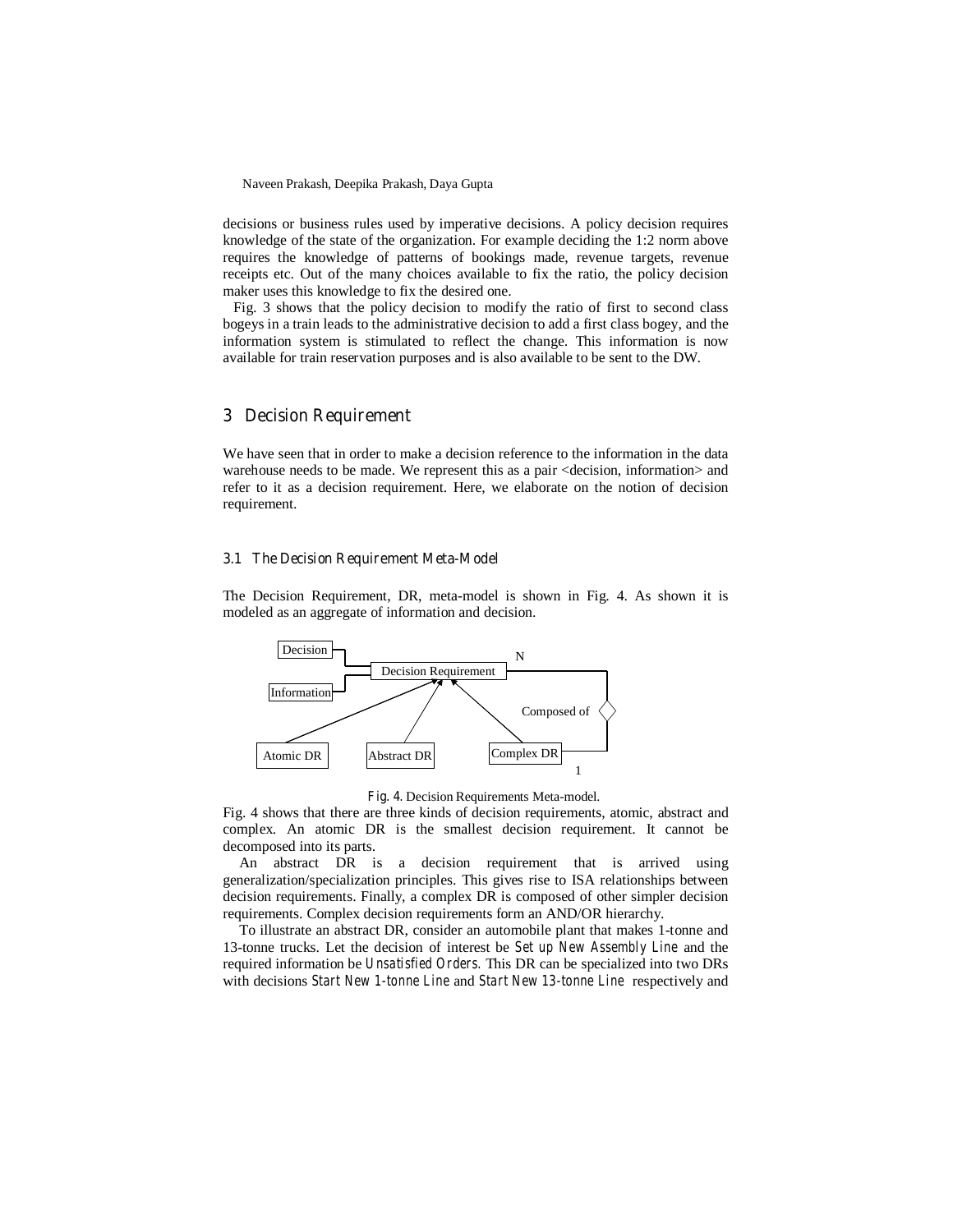

required information, *Unsatisfied Orders for 1-tonners* and *Unsatisfied Orders for 13 tonners*.. Each of these is an ISA relationship with *Set up New Assembly Line*.

**Fig. 5.** Composition of Decision Requirements with AND and OR link

Now let us consider composition. The Decision Requirement <*Set up New Assembly Line, Unsatisfied Orders>* is a complex one having two component decision requirements, <*Decide Capacity, Resources Available>* and <*Choose Location, Land Availability>*. An AND link connects these two components so as to define the complex decision requirement, <*Set up New Assembly Line, Unsatisfied Orders>* (see Fig. 5).

The foregoing shows that a DR can be decomposed to reflect the decomposition of its decision component. It is also possible to do DR decomposition through information decomposition. In this case, the decision part is held constant whereas information components are elaborated. The Choose Location decision of Fig. 5 is shown as associated with the information, Land Availability. Land availability can be decomposed into two pieces of information, Land site and Land size Then the complex DR <Choose location, Land availability> can be decomposed into <Choose Location, Land site> and <Choose Location, Land size> respectively.

#### **3.2 Meta-Model of Decisions**

The key concept underlying the decision meta model of Fig. 6 is that of a decision parameter. Decision parameters reveal the factors that must be taken into consideration before a decision can be selected by the decision maker.

The decision to decision parameter relationship is M:N. A decision parameter must be associated with at least one decision. Similarly a decision must be associated with at least one decision parameter. **Dependent decision parameters** depend on other parameters for their existence whereas **independent decision parameters** determine a completely new aspect of a decision. Independent parameters may have dependent parameters but are themselves not dependent on any other decision parameter for their existence.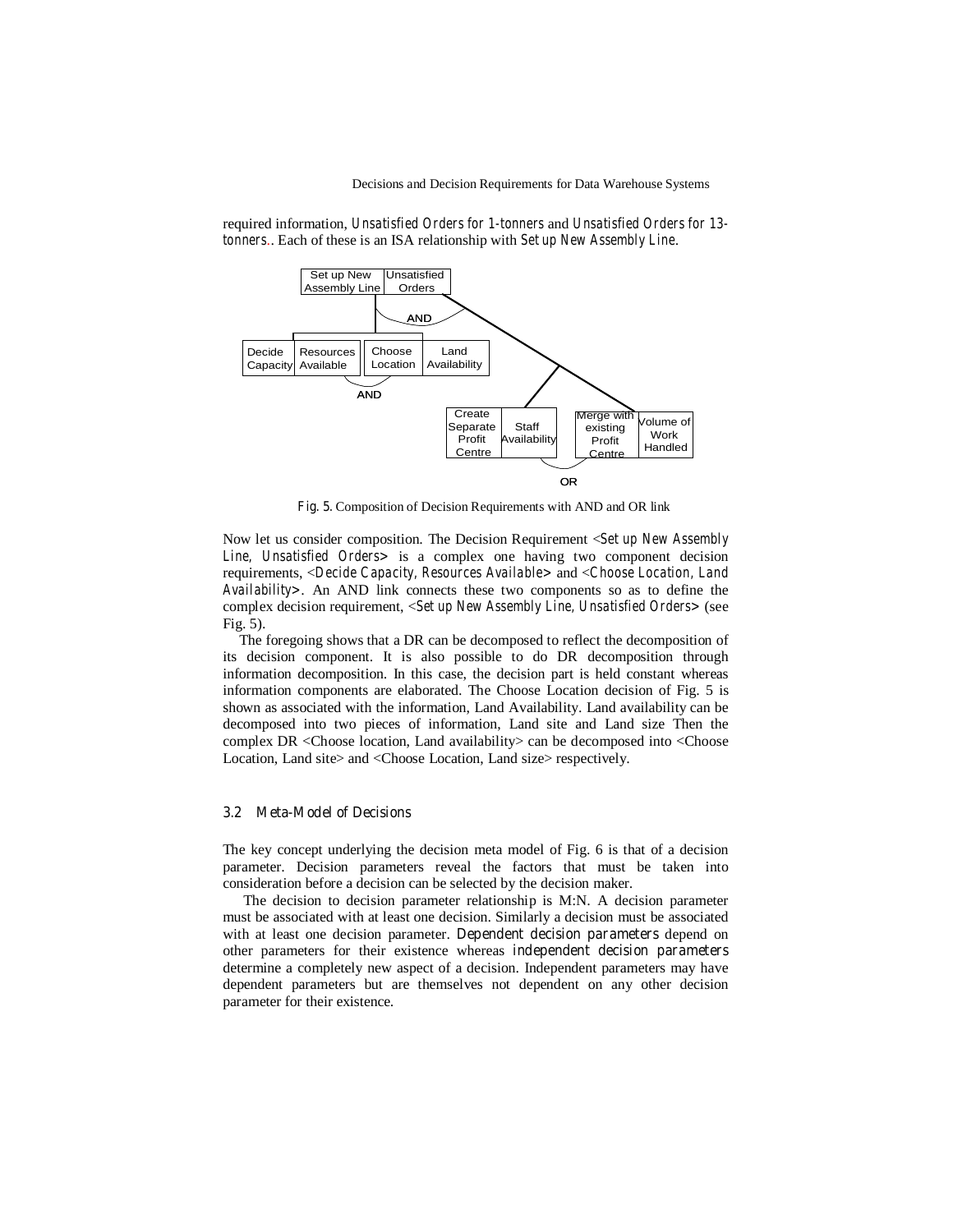

Consider the decision Set\_Up\_New\_Assembly\_Line(Product Type, Location, Line Capacity). Here, the parameters, Product Type and Location are independent of one another. In contrast, Line capacity is dependent on Product Type since it is determined by the type of the product built by the line.

#### **3.2 Modeling Information**

The information model in Fig. 7, shows three kinds of information, detailed, summarized or aggregates, and historical. Aggregate information is obtained as a summary by computing from simpler information. This is shown in Fig. 7, by the specialization of information into Simple and Aggregate as well as by the 'Is computed from' relationship between Aggregate and Information.

Historical information is represented by the relationship 'History of' between Information and Temporal unit. The cardinality of this relationship shows that it is possible for information to have no temporal unit associated with it. In such a case, only current information is to be maintained. However, when a temporal unit is associated with information then we must also know the number of years of history to be maintained. This is captured, as shown in the figure, by the attribute Period.



**Fig. 7**. Information Model in Data Warehouses showing three kinds of information.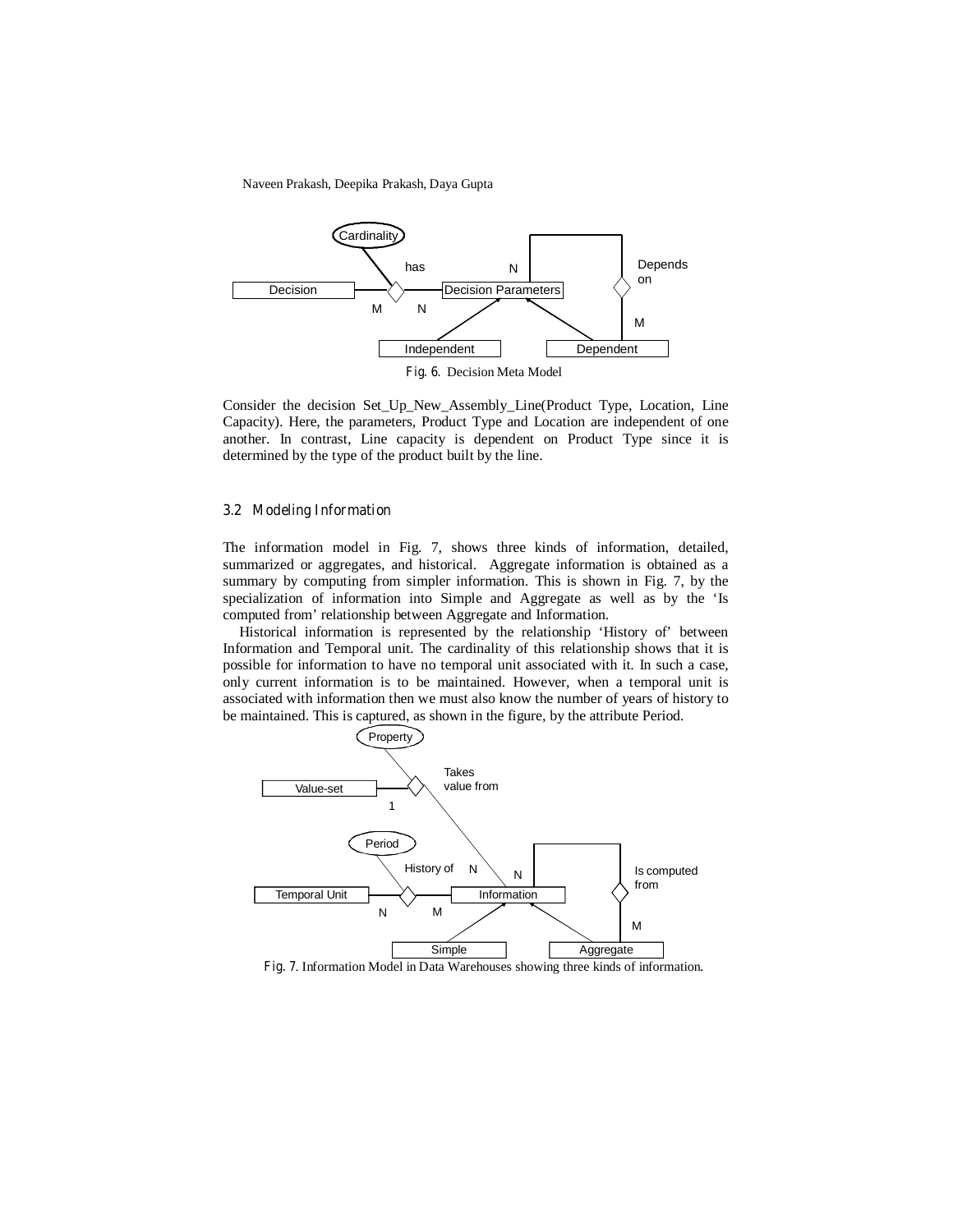Information is also associated with a value-set and takes on values from it. In Fig. 7 this association is called "Takes value from".

# **4 Comparison with Related Work**

In traditional goal oriented requirements engineering, the aim is to specify system functionality. No support is provided in determining which of the many actions is to be performed. In our proposals, however, the focus is on the latter.

Our approach does not attempt to directly reach facts and dimensions unlike the database and ER driven approaches. Additionally, unlike these approaches, we can identify the required aggregate and historical information.

Goal oriented data warehouse development approaches of [6,7] and [16] reach data warehouse contents directly from goals without an explicit decisional stage. On the other hand, [15] recognizes the need to do further analysis from the decisional point of view. In contrast, we explicitly model the full decision making capability and associated information requirements.

Decision classification on the basis of time and planning horizon was proposed n GRAI grid [14]. The GRAI grid also provides an architecture of decisions of an organization. It provides a top level description of a system but does not aim to do requirements engineering for data warehousing.

Finally, our decisional environment is similar to the work system proposed in [17]. However, it addresses decision making, not operational information systems.

# **5 Conclusion**

The notion of decision making implies the existence of a choice set from which the alternative that best meets organizational goals, is selected. These alternatives can be (a) managerial, for setting up the environment and (b) imperative, for providing the right service. Our emphasis is on modeling the set of decisions and associated information in an organization. It is only thereafter that one can proceed to subsequent stages of star schema design.

The ideas presented here have been tried out in a health scheme operating in India. Details can be obtained from the authors. Future work is centred round elicitation of imperative and managerial decisions.

## **References**

- 1. Mylopoulos, J., Chung, L., Nixon, B., "Representing and Using Nonfunctional requirements: A Process-Oriented Approach", IEEE Trans. on Software. Engineering, Vol. 18 No. 6, June 1992, pp. 483-497.
- 2. Lamsweerde, A. van, "Goal-Oriented Requirements Engineering: A Guided Tour" Invited Paper for RE'01 - 5th IEEE International Symposium on Requirements Engineering, Toronto, August, 2001, pp. 249-263